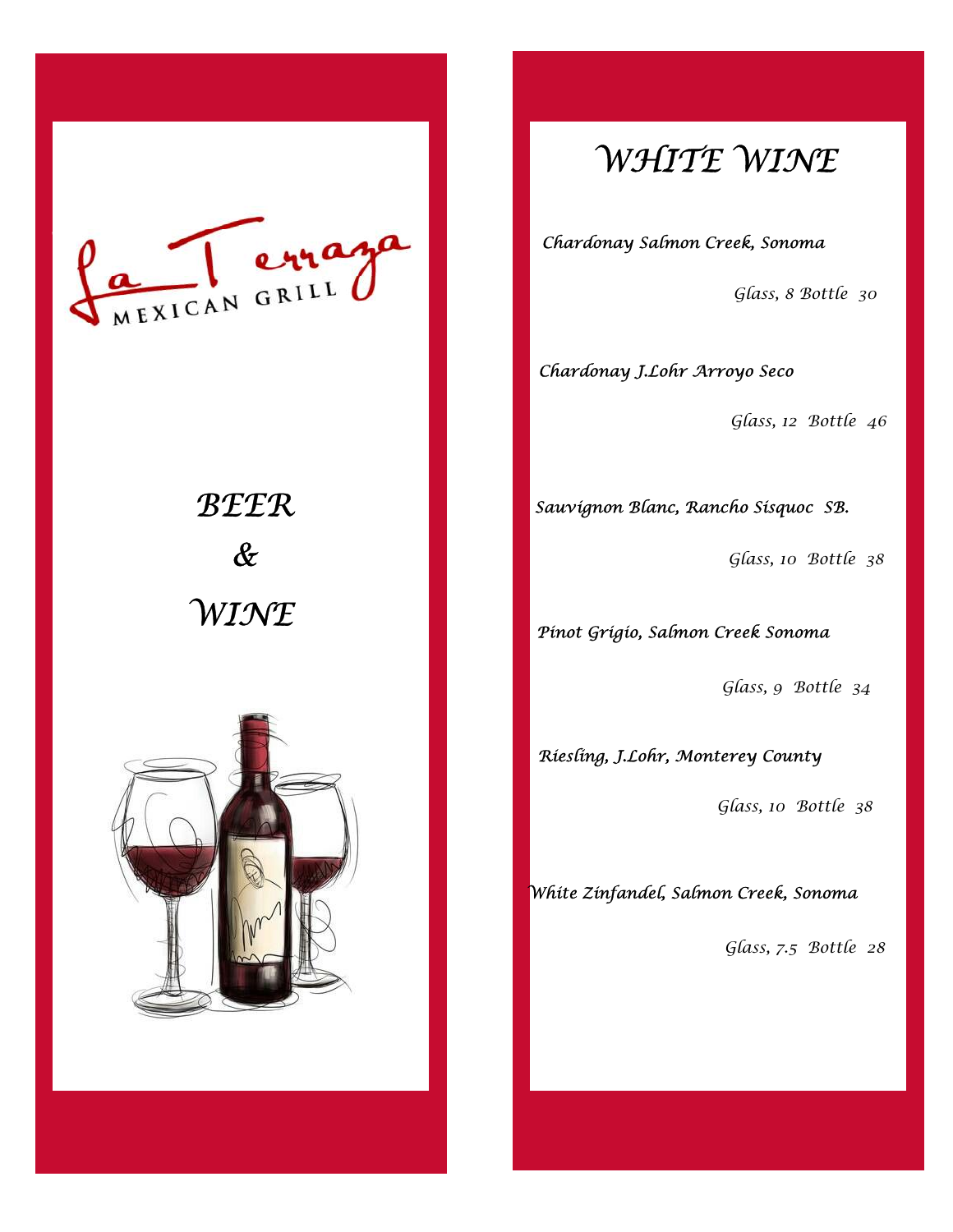### RED WINE

Cabarnet Sauvignon, Salmon Creek, Glass, 8 Bottle 30

Cabernet Sauvignon, J.lohr, Paso Robles. Glass, 12 Bottle 46

Merlot, Salmon Creek, Sonoma. Glass, 8 Bottle 30

Merlot, J.Lohr, Paso Robles. Glass, 12 Bottle 46

Syrah, Jlohr, Paso Robles.

Glass, 12 Bottle 46

Pinot Noir, J.Lohr, Monterrey County. Glass, 12 Bottle 46

Red Sangria

Glass, 12

Agave Margarita. 8.5

Michelada 10.50

Coronarita 14 Margarita With a Corona Beer

## Champagne

Salmon Creek Brut split 8. Mimosa 9.